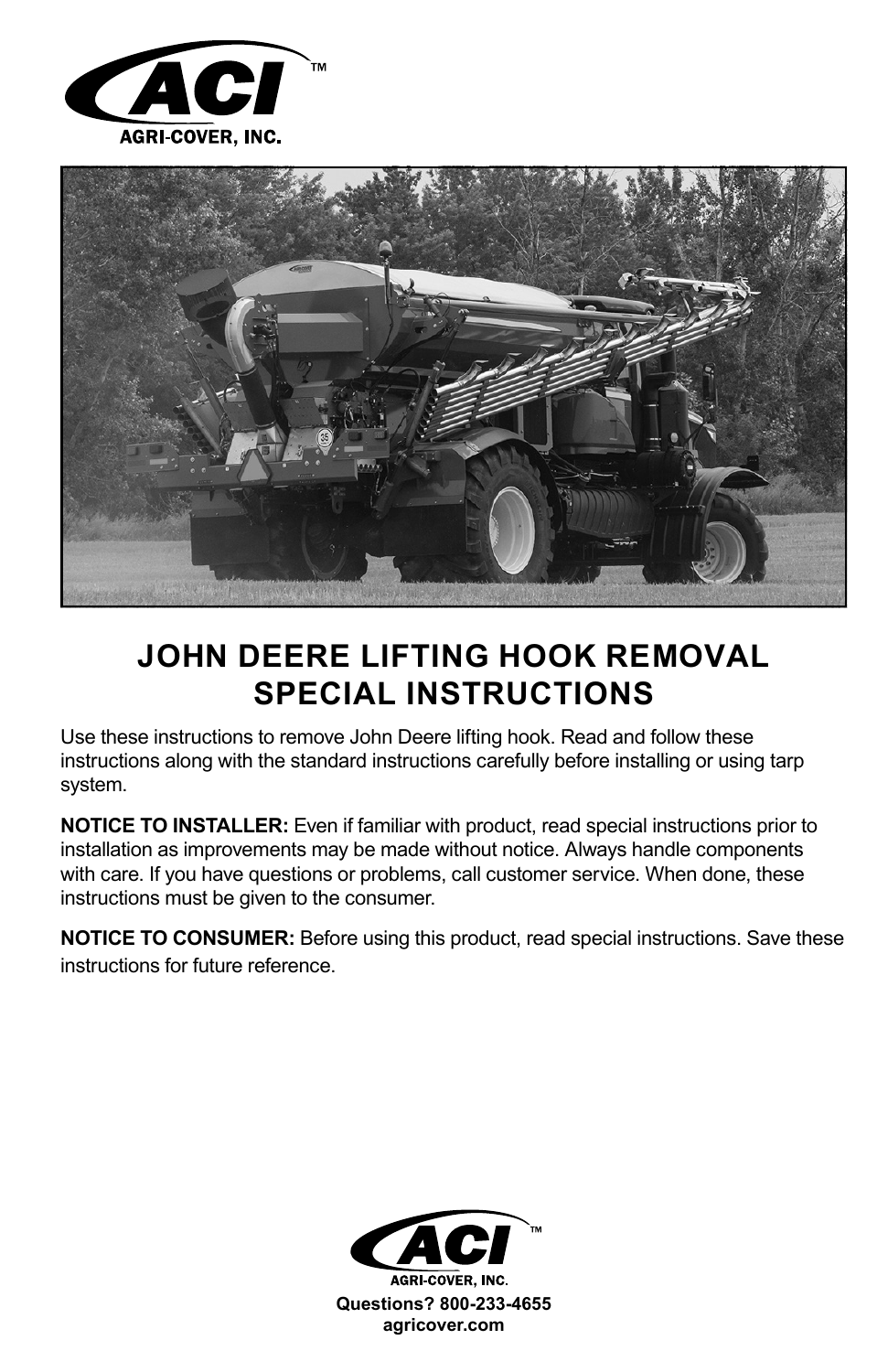## **PREPARATION**

## **TOOLS NEEDED**

- Ratchet with 9/16" and 17mm socket
- 7/32" Allen wrench
- Protective eyewear

! **CAUTION: To avoid galling of stainless steel hardware, use anti-galling spray, grease or lubricant on threads and avoid high speed when fastening. Do not use impact tools for stainless steel hardware.**

**NOTE:** These instructions are used to eliminate ratchet strap interference with lifting hook.

## **1: REMOVING LIFTING HOOK**

A. Remove (8) bolts securing lifting hook on driver side and remove lifting hook.



B. Install (2) Allen button head bolts where lifting hook was interfering with ratchet strap. Install (6) factory bolts at remaining locations.

**NOTE:** Save lifting hook and (2) bolts and return this hardware to owner.

C. **For remaining installation, refer to standard instructions.**